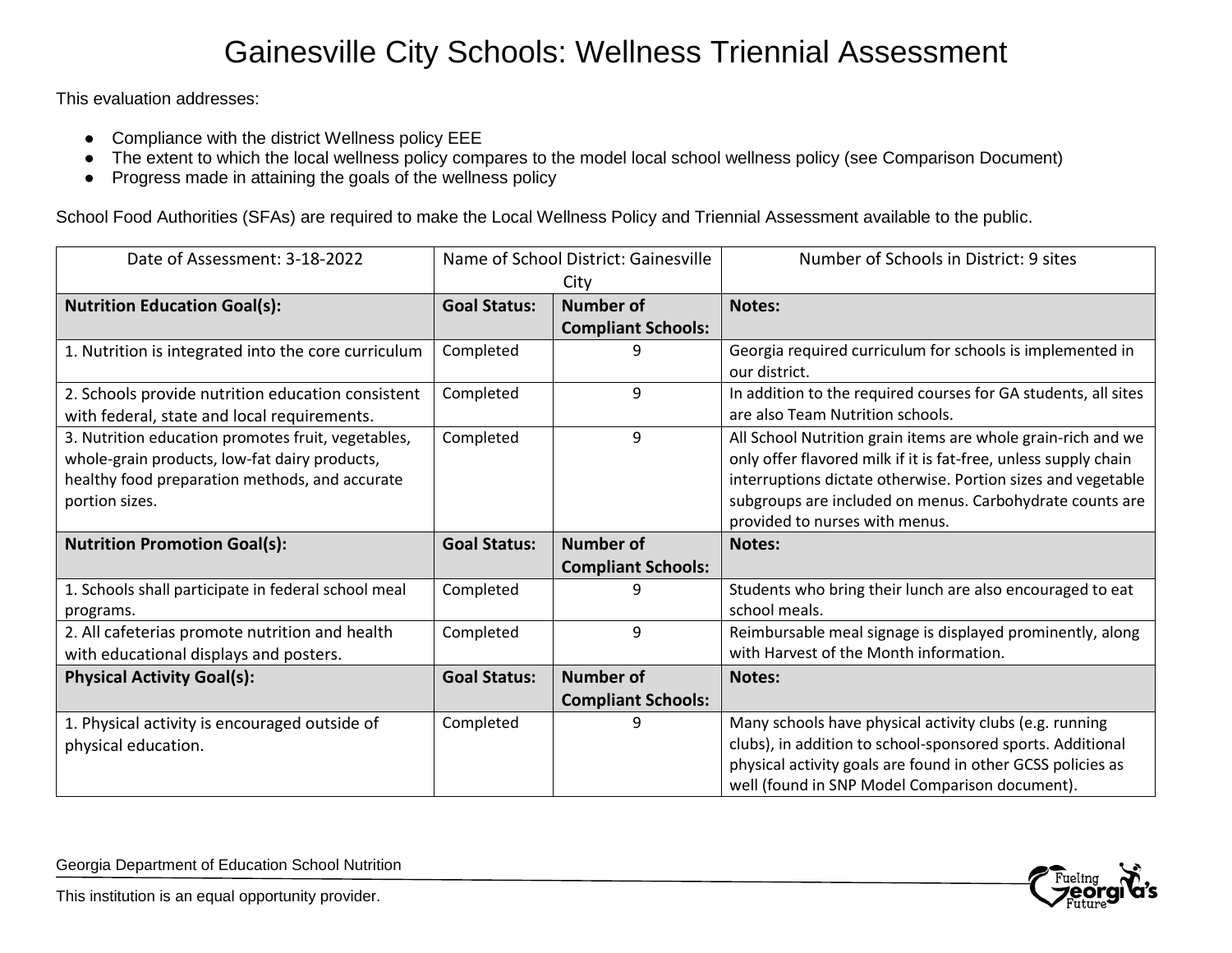| <b>Other School-Based Activities that Promote</b>     | <b>Goal Status:</b> | <b>Number of</b>          | Notes:                                                                               |
|-------------------------------------------------------|---------------------|---------------------------|--------------------------------------------------------------------------------------|
| <b>Student Wellness Goal(s):</b>                      |                     | <b>Compliant Schools:</b> |                                                                                      |
| 1. After-school programs will encourage physical      | Completed           | 9                         | All afterschool programs provide opportunities for                                   |
| activity and healthy lifestyle information.           |                     |                           | homework help and physical education.                                                |
| 2. The school district supports the integration of    | Completed           | 9                         | Harvest of the month items are featured on the menus and                             |
| a farm-to-school movement in the curricular and       |                     |                           | signage is posted on the serving lines at each site. School                          |
| co-curricular activities as appropriate to facilitate |                     |                           | Nutrition procures local food items when possible. Some                              |
| the nutritional and educational goals of the          |                     |                           | schools also have their own gardens.                                                 |
| school district.                                      |                     |                           |                                                                                      |
| 3. Wellness officer outreach                          | In Progress         | 9                         | Increase school-level and community officer participation                            |
|                                                       |                     |                           | through outreach efforts. In SY22-23, each school-level                              |
|                                                       |                     |                           | leader will personally invite at least 1 other person from                           |
|                                                       |                     |                           | their school to join the committee. Central Office will invite                       |
| 4. Staff Professional Development and Wellness        | Completed           | 9                         | community member(s).<br>This goal is not in the Wellness Policy, but is found across |
|                                                       |                     |                           | other policies in the district. Found in SNP Model                                   |
|                                                       |                     |                           | Comparison Document.                                                                 |
| <b>Nutrition Guidelines for All Foods and</b>         | <b>Goal Status:</b> | <b>Number of</b>          | Notes: The GCSS Board of Education does not permit any                               |
| <b>Beverages Sold to Students</b>                     |                     | <b>Compliant Schools:</b> | exempted fundraisers.                                                                |
| 1. All foods and beverages sold on campus during      | Partially           | 8                         | Gainesville High School Store receives ongoing technical                             |
| the school day shall be consistent with the           | Completed           |                           | assistance due to non-compliance. This store is not                                  |
| requirements of federal, state law and local          |                     |                           | operated by School Nutrition. When an entity is                                      |
| board policy EE Smart Snacks and Fundraisers.         |                     |                           | determined to be non-compliant, School Nutrition submits                             |
|                                                       |                     |                           | a technical assistance document to the person in charge of                           |
|                                                       |                     |                           | each fundraiser or store if they are not complying with the                          |
|                                                       |                     |                           | policy. This document is also submitted to the                                       |
|                                                       |                     |                           | Superintendent if non-compliance continues.                                          |
| <b>Nutrition Guidelines for All Foods and</b>         | <b>Goal Status:</b> | <b>Number of</b>          | Notes:                                                                               |
| <b>Beverages Not Sold to Students</b>                 |                     | <b>Compliant Schools:</b> |                                                                                      |
| (i.e., classroom parties, foods given as reward).     |                     |                           |                                                                                      |
| 1. Schools should not use foods or beverages as       | Completed           | 9                         | Non-food celebration ideas are shared by School Nutrition.                           |
| rewards for academic performance or good              |                     |                           | See Non-Food Rewards                                                                 |
| behavior (unless this practice is allowed by a        |                     |                           |                                                                                      |
| student's individual education plan or behavior       |                     |                           |                                                                                      |
| intervention plan) and should not withhold food,      |                     |                           |                                                                                      |
| beverages, or physical activity as punishment.        |                     |                           |                                                                                      |

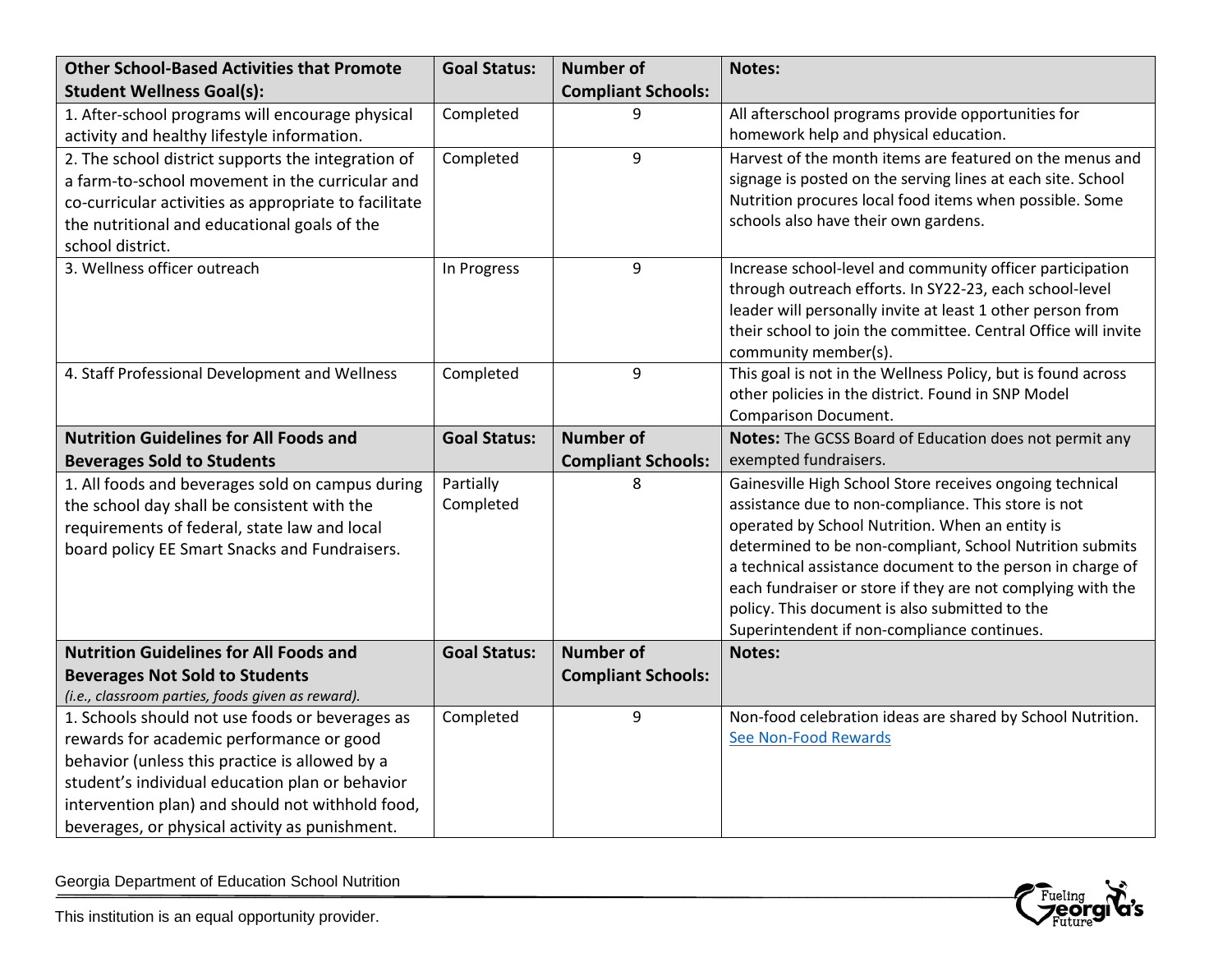| <b>Policies for Food and Beverage Marketing</b>                                                                                                                                                                                                               | <b>Goal Status:</b>    | <b>Number of</b>          | Notes:                                                                                                                                   |
|---------------------------------------------------------------------------------------------------------------------------------------------------------------------------------------------------------------------------------------------------------------|------------------------|---------------------------|------------------------------------------------------------------------------------------------------------------------------------------|
|                                                                                                                                                                                                                                                               |                        | <b>Compliant Schools:</b> |                                                                                                                                          |
| 1. It is the intent of the District to protect and<br>promote students' health by permitting<br>advertising and marketing for only those foods<br>and beverages that are permitted to be sold on<br>the school campus, consistent with District policy<br>EE. | Partially<br>Completed |                           | Policy compliance is monitored by School Nutrition<br>across all school campuses. One site continues to<br>require technical assistance. |

**Summary**: Many components of the comparison document are found in other district policies and referenced in that document. We have met most of the goals in our Wellness policy, with the intent to increase meeting frequency and outreach efforts in SY22-23.

| <b>Wellness Policy Leadership</b>     | <b>Title and School</b>                                           | <b>Notes:</b>             |
|---------------------------------------|-------------------------------------------------------------------|---------------------------|
| Name of school official(s) who are    |                                                                   |                           |
| responsible to ensure compliance.     |                                                                   |                           |
| 1. Penny Fowler                       | Director, School Nutrition                                        |                           |
| 2. Emily House                        | <b>School Nutrition Coordinator</b>                               |                           |
| 3. Crystal Johnson                    | <b>Elementary Level Leader</b>                                    |                           |
| 4. Sheryl Hendrix                     | Elementary Level Leader                                           |                           |
| 5. Mayra Padron                       | Middle School Level Leader                                        |                           |
| 6. Brandy Thomas                      | High School Level Leader                                          |                           |
| <b>Wellness Committee Involvement</b> | <b>Title and Organization</b>                                     | <b>Notes:</b>             |
| List of committee members names       |                                                                   |                           |
| 1. Penny Fowler                       | Director, School Nutrition                                        |                           |
| 2. Emily House                        | <b>School Nutrition Coordinator</b>                               | Parent of GCSS child      |
| 3. Teresa Wiley                       | <b>Systems Training Manager</b>                                   |                           |
| 4. Amelia Jones                       | Manager Mundy Mill                                                |                           |
| 5. Amy Morrison                       | Manager Gainesville Middle West                                   |                           |
| 6. Annette King                       | Manager Fair Street                                               |                           |
| 7. Brandy Thomas                      | Manager Gainesville High                                          | Grandparent of GCSS child |
| 8. Chavon Payne                       | Manager/Boys & Girls Club Leader Centennial and New Holland       | Parent of GCSS child      |
| 9. Crystal Johnson                    | Manager New Holland                                               |                           |
| 10. Mayra Padron                      | Manager Gainesville Middle East                                   | Parent of GCSS children   |
| 11. Sheryl Hendrix                    | Manager Gainesville Exploration Acad.                             | Grandparent of GCSS child |
| 12. Others                            | Public notification has been posted for the upcoming school year. |                           |

\_\_\_\_\_\_\_\_\_\_\_\_\_\_\_\_\_\_\_\_\_\_\_\_\_\_\_\_\_\_\_\_\_\_\_\_\_\_\_\_\_\_\_\_\_\_\_\_\_\_\_\_\_\_\_\_\_\_\_\_\_\_\_\_\_\_\_\_\_\_\_\_\_\_\_\_\_\_\_\_\_\_\_\_\_\_\_\_\_\_\_\_\_\_\_\_\_\_\_\_\_ Georgia Department of Education School Nutrition